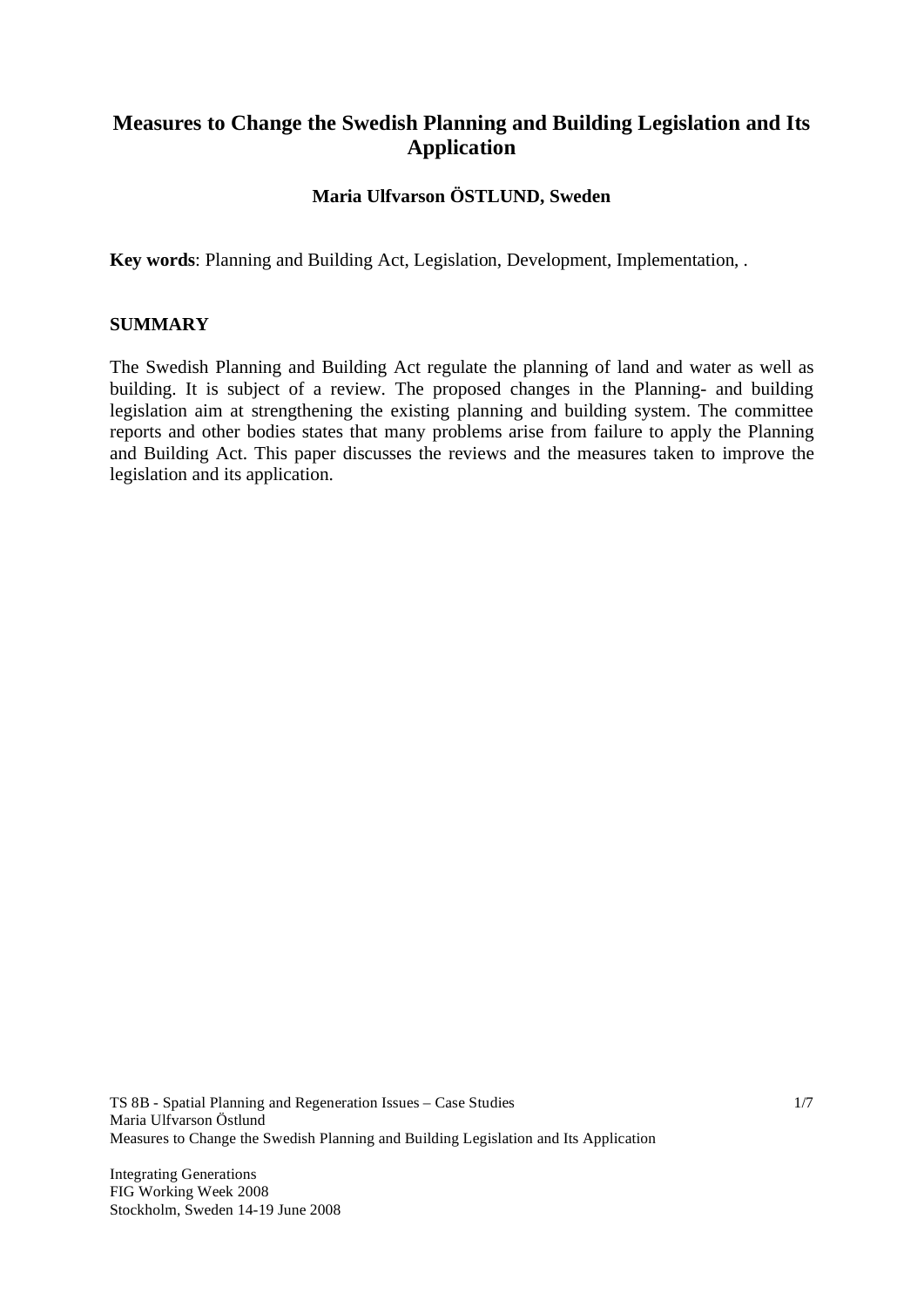# **Measures to Change the Swedish Planning and Building Legislation and Its Application**

# **Maria Ulfvarson ÖSTLUND, Sweden**

## **1. BAKGROUND**

The Swedish Planning and Building Act regulates the planning of land and water as well as building. The Swedish Planning and Building Act is the subject of a review. The law regulating planning and building is a dynamic juridical area. During the past 40-50 years, the regulation of developments have been exposed to many changes. The Planning and building legislation in Sweden was completely revised in 1987 with the introduction of the Planning and Building Act (*Plan- och bygglagen from 1987*). The details of these rules have changed over the years but the fundamental meaning has remained the same.

#### **2. THE REVIEW OF SWEDISH PLANNING AND BUILDING LEGISLATION**

#### **2.1 A Parliamentary Committee**

#### 2.1.1 The main task for the Committee

The Swedish Planning and Building Act is the subject of a review. A Swedish Parliamentary Committee was appointed in 2002 with representatives from the seven political parties in the Swedish parliament. The committee has submitted its final report in late 2005. The review of the Swedish Planning and Building Act is presented in the report entitled SOU 2005:77 (*Får jag lov? Om planering och byggande*). The report runs to over 1000 pages.

The main task for the Committee was to review the Planning- and Building Act and on the basis of the review submit measures and proposals for changes to the Act.

Another task was to look at the coordination between the Act and the Environmental Code. The goals of the work were to consider the role of the Planning and Building Act as an instrument of sustainable development, to develop the act to correspond to the changes in society and to make possible effective planning and building.

The overall goals of the work for the committee concerns: a) The strengthening of the Planning and Building Act and its position and role as an instrument for sustainable development. b) The development of the Act to correspond to the latest changes in society to make better conditions to create a good environment, possibilities for housing construction, the establishment of trade and industry, and other social planning. c) To develop the Act to better meet the need for efficient planning and building whilst securing and developing justice and the individual's influence over the development process. The committee directive was extensive and the committee had a difficult task in covering the whole directive.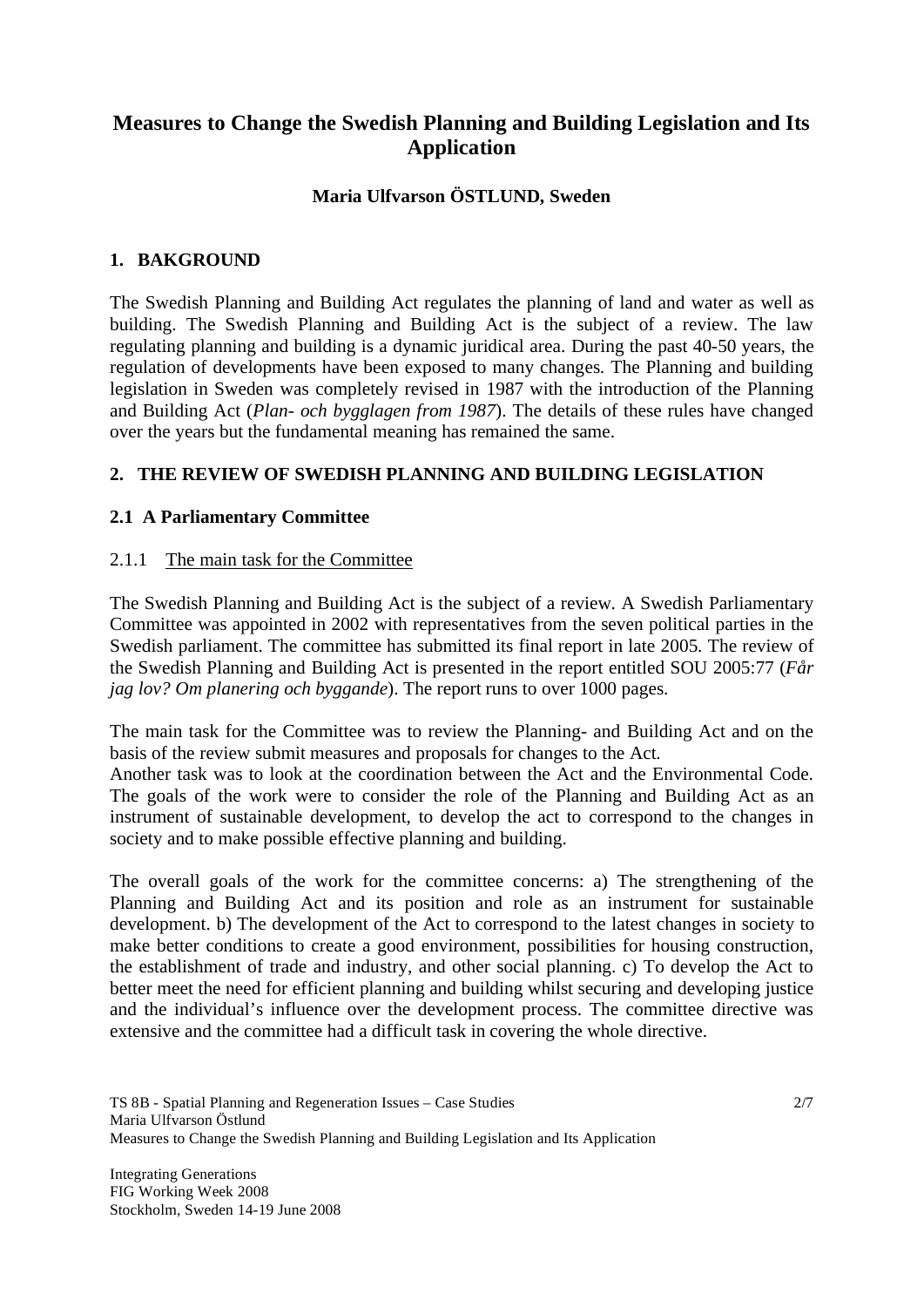## 2.1.2 The result of the Committee

The committee states in the result of their investigation that there is unanimity and a great support for the basic principles and the basic structure of the planning and building law. The committee's proposals involve no basic changes to the planning system. The proposals aim at strengthening the existing planning and building system in accordance with the original purposes and the intention of the law when it was first introduced.

The committee has shown that many of the problems are due to inadequate application of the legislation. Furthermore the committee states that many problems arise from failure to apply the Planning and Building Act both in the municipalities (*kommunerna*) and in the Counties (*länsstyrelsen*). The problems also arise from lack of knowledge and understanding of the possibilities and restrictions of the planning and building systems. It also appears to be a lack of method in the handling of issues concerned with the Planning and Building Act. This means that a change in procedures appears most likely to make the planning and decision processes more efficient. The committee state in their report that in their view, few problems are caused by the legislation and indeed that many of the changes suggested in their report are in principle possible to implement through current legislation.

## 2.1.3 The consultation of the report

The report was put out to consultation during the first half of 2006 and around 420 bodies have made written representations on the committee's proposals. The handling of all the responses from the various bodies who were consulted involved the handling of a very large amount of information. Many of those who were consulted consider the proposals in the committee's report to be well-founded and that the changes proposed could be enshrined in appropriate legislation. This demonstrates that the committee's findings are well-crafted.

Several bodies agree with the conclusion of the committee that development and improvement in competence is much-needed. A common opinion was also that to bring about real changes requires further stronger measures such as training of politician and employees, more resources and increased competence among the local authorities. The central authorities need to give advice and written guide lines on how to apply the legislation.

Some bodies think that although many changes and clarifications are suggested an overall picture is missing. The proposals would change the law but the real problem lies in application of the existing law.

Many of those consulted think the proposals concerning the coordination proposed between the planning processes in the planning and building Act and the trial of environment according to the Environmental Code is insufficient. Until there is coordination between the legislations, i.e. the two acts, the planning and building processes will be ineffective.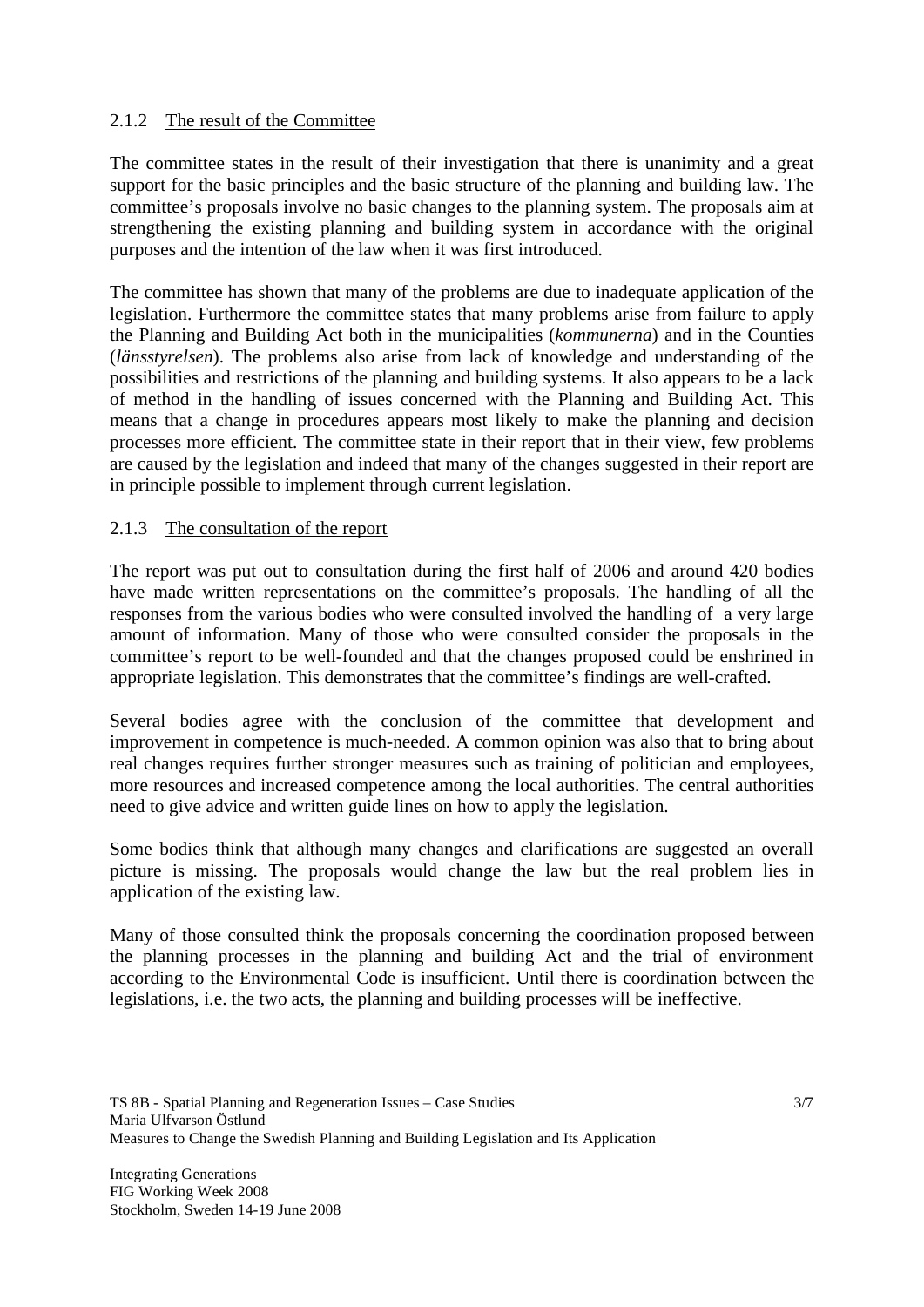# **2.2 Measures to bring change in the legislation and its application**

The Swedish Government has announced that they are planning to make the changes in steps and that the government will introduce several bills making changes in the Planning and Building Act during their term of office. Two such bills has already been introduced.

## 2.2.1 Introduced Bills

The first bill is on the new Court order ('*Ny instansordning för PBL-ärenden'*) and it is a so called political alignment bill, where the Government is asking the parliament to take a standpoint in the question to decide for a new Court order with this direction. The parliament has decided for a new Court order with this direction. The Government have appointed a committee to investigate the new Court organisation.

The other bill that is already introduced is a bill called 'A first step to a more simplified Planning and Building Act' *('Ett första steg för en enklare plan- och bygglag')*. This include some changes that were proposed in the Committee report. The bill regulates that the economic dimension in sustainable development gets a more clear manifest in the planning and building process. The bill regulates that all decisions about planning and building according to the law has to consider the risk of flooding and erosion. There is a new rule that makes it clear of that the Municipal Comprehensive physical plan can be changed through deeper studies and thematic additional studies. A new rule is introduced to make it possibility for the Municipality to regulate special demands for removing contamination in a detailed plan. The bill introduce a possibility to build a 15 square meters garden shed without a building permit. There is also a change in the rules of time-limited-building-permits for seasonal purposes. Some changes is due to EU directives and is concerned with whom has the possibility to appeal against planning decisions. The bill also makes a modernization of the language in the Act.

#### 2.2.2 Two more committees

The Government has been appointing two more committees. One is looking at the changes in the Planning and Building Act and the Environmental Code. It is called "The committee of Environmental Processes" with additional directive ("*Miljöprocessutredningen med – tilläggsdirektiv*"). The committee will look at the new Court order for appeals of decisions in cases according to the Environmental Code and cases according to the Planning- and building Act. This committee has a lot of other questions to consider. A big issue is to look at the regulation to simplify the possibilities to locate wind power plants. The committee will give their final report on December  $31<sup>st</sup>$  2008.

The other committee appointed by the Government is called "The committee of Building Processes"*("Byggprocessutredningen*"). It is looking at the building regulation to make the regulation more clear and the efficiency of the process. The committee will give their final report on May  $31<sup>st</sup>$  2008. The main task for the Committee is to simplify the planning process and e.g. to look at a possibility for Developers to get a development plan on their own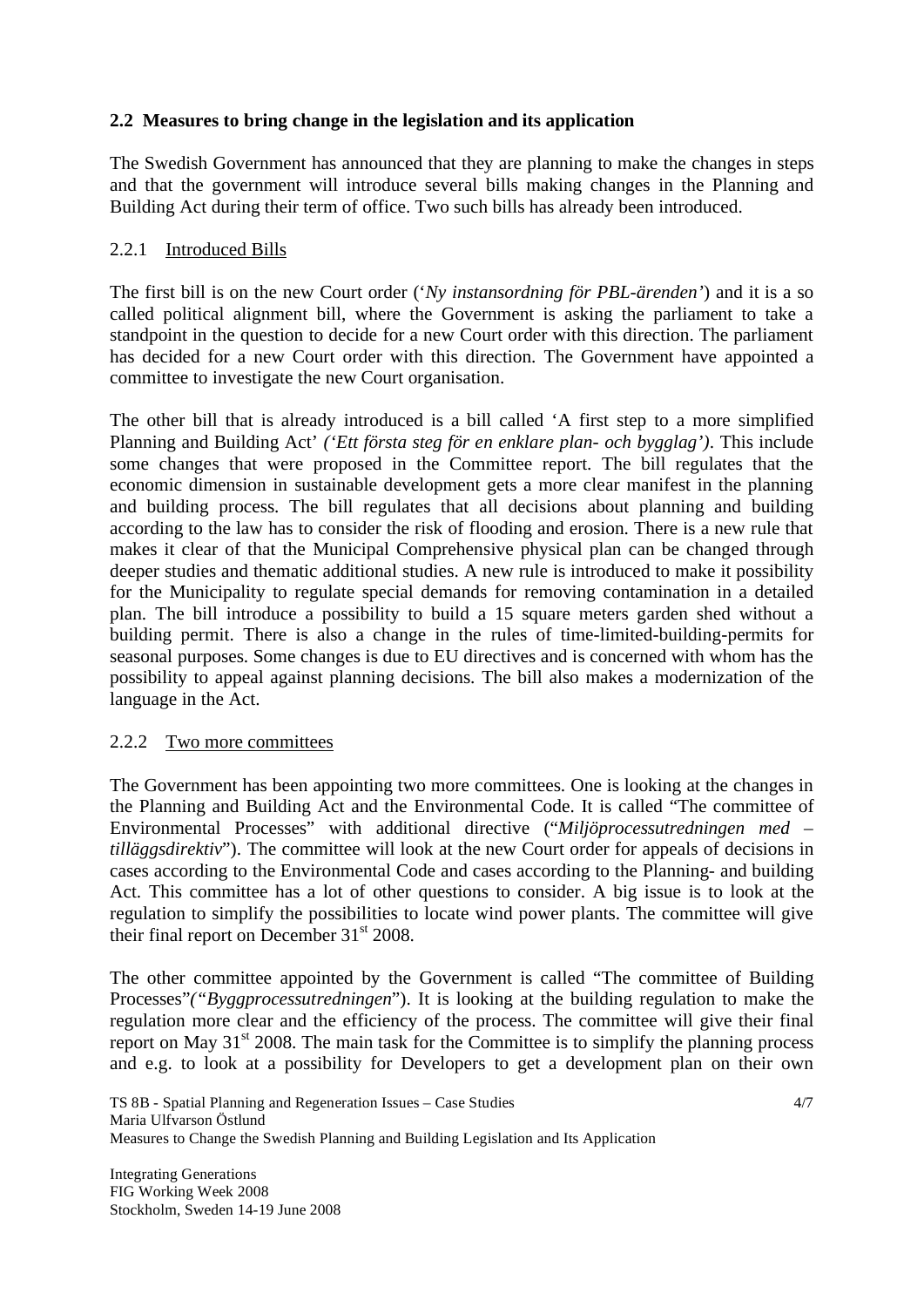initiative. The committee will consider a more efficient control and supervision according to the Building legislation. Another issue is the introduction of different rules for control according to the Developers competence. The committee will also look at the issue of regulations when moving existing houses, e.g. due to the mining in the north of Sweden.

## 2.2.3 Commissions to Governmental bodies

The Government has also taken other measures such as commissions to Governmental bodies such as Public Authorities. One commission is given to The National Board of Housing, Building and Planning (*Boverket*) and The National Land Survey (*Lantmäteriverket*). They will look at the use of the so called Developers rules in the Planning- and Building Act. The commission includes a survey of the practice in using the rules in connection with detailed planning and the implementation of plans. The purpose with the commission is to get a basis for guidance of how to deal with development agreement within the physical planning to make better possibilities for a harmonized use of the rules. The commission will report on December  $31^{\text{st}}$  2008.

A second commission is about the question of responsibility of common spaces such as roads and green areas etc in detailed development plans. The National Land Survey (*Lantmäteriverket)* and The National Board of Housing, Building and Planning (*Boverket*) will look at the issue of how it can be regulated in different ways. Earlier proposals from the committee 2005 will be taken in to consideration. The commission will report on December 31st 2008.

A third commission is about the question of adaption to climate change. The National Board of Housing, Building and Planning (*Boverket*) will together whit the other responsible authorities develop methods and give examples of how planning and building may be adapted to prevent, avoid and minimize the negative effects of the climate changes. One issue is to show ways for cooperation between Municipalities in physical planning and implementation questions e.g. when taking flooding and erosion etc. into consideration. The question of coordination of different regulations should be observed. The commission reports on June  $1<sup>st</sup>$ 2009.

# 2.2.4 Improving the application of the legislation

The Government has taken more actions to improve the application of the planning- and building legislation. According to that one commission is given to The National Board of Housing, Building and Planning (*Boverket*) together with the Counties (*Länsstyrelserna*). The y will concentrate on improving the knowledge of the Planning- and Building legislation and its application. This work concerns Counties and other Governmental authorities. The next step in improving the application of the legislation is to work with the Municipalities in their role as local Authorities.

Another commission, already reported, is about a better governmental knowledge of the application of the Planning and Building Act. The suggestions in that report will be an issue

TS 8B - Spatial Planning and Regeneration Issues – Case Studies Maria Ulfvarson Östlund Measures to Change the Swedish Planning and Building Legislation and Its Application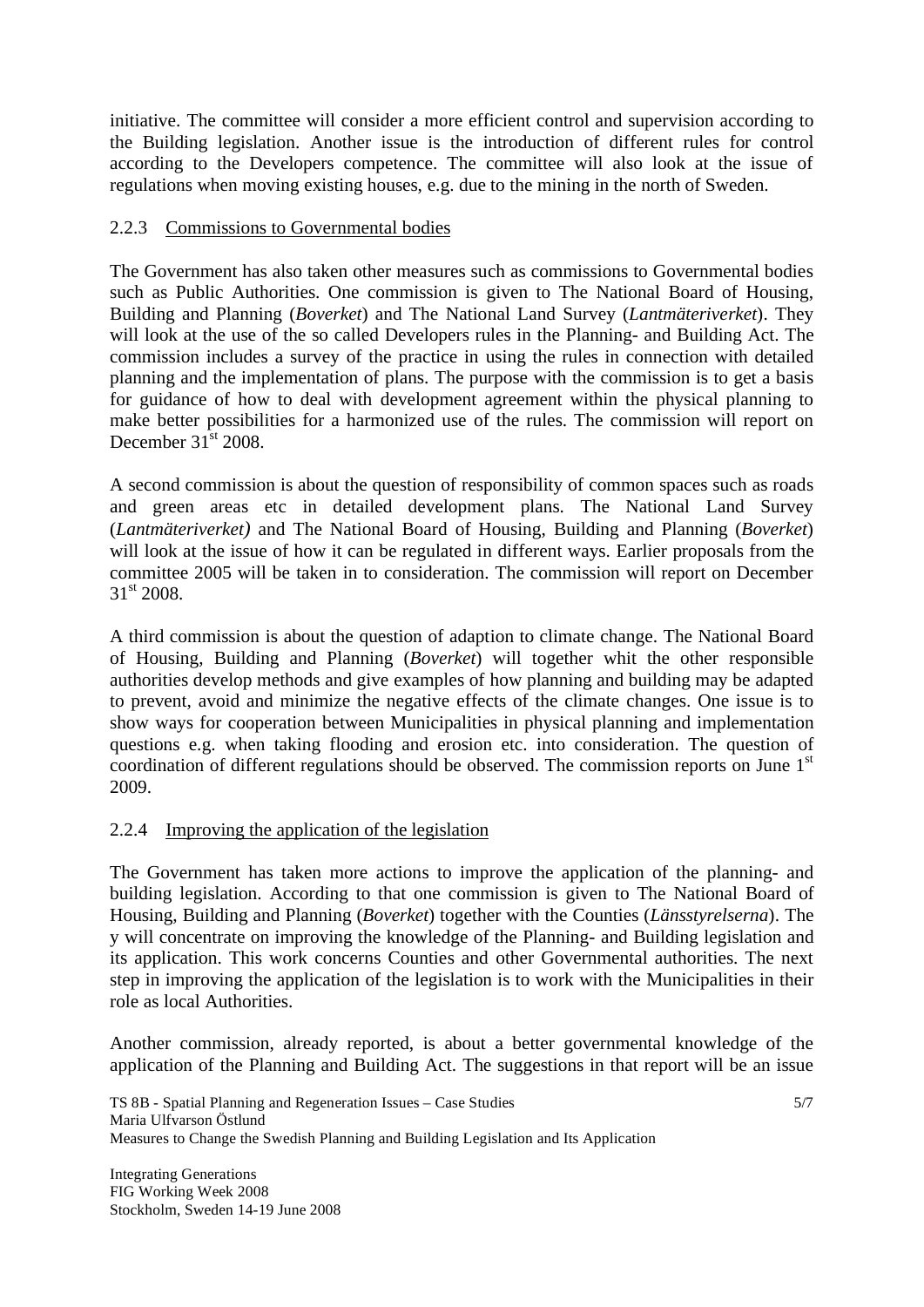of new legislation and is planned to 2009. It is suggested that the question of responsibility of the supervision of the application of the Planning and Building legislation is clarified.

# 2.2.5 Planned Bills

The Government are planning further bills in the near future. A bill for new regulations of the protection of the shore areas are planned during 2008, There are bills planned concerning e.g. the question of Environmental Quality Standards, concerning the issue of climate changes, concerning the question of research and concerning the use of the sea. One larger bill is planned in 2009 concerning the changes in the Planning- and building Act. It will consider all the suggestions in the Committee reports and the result of the commissions from the governmental bodies.

# **3. CONCLUSIONS**

The Swedish Government has announced that they are planning to make the changes in steps and that the government will introduce several bills making changes in the Planning and Building Act. Two such bills has already been introduced. The Governmental authorities are getting commissions to investigate certain issues and improving the knowledge. The paper has shown that there are a lot of different actions to be taken to make changes in how the Swedish Planning and Building legislation function and are applied in the development process.

TS 8B - Spatial Planning and Regeneration Issues – Case Studies Maria Ulfvarson Östlund Measures to Change the Swedish Planning and Building Legislation and Its Application